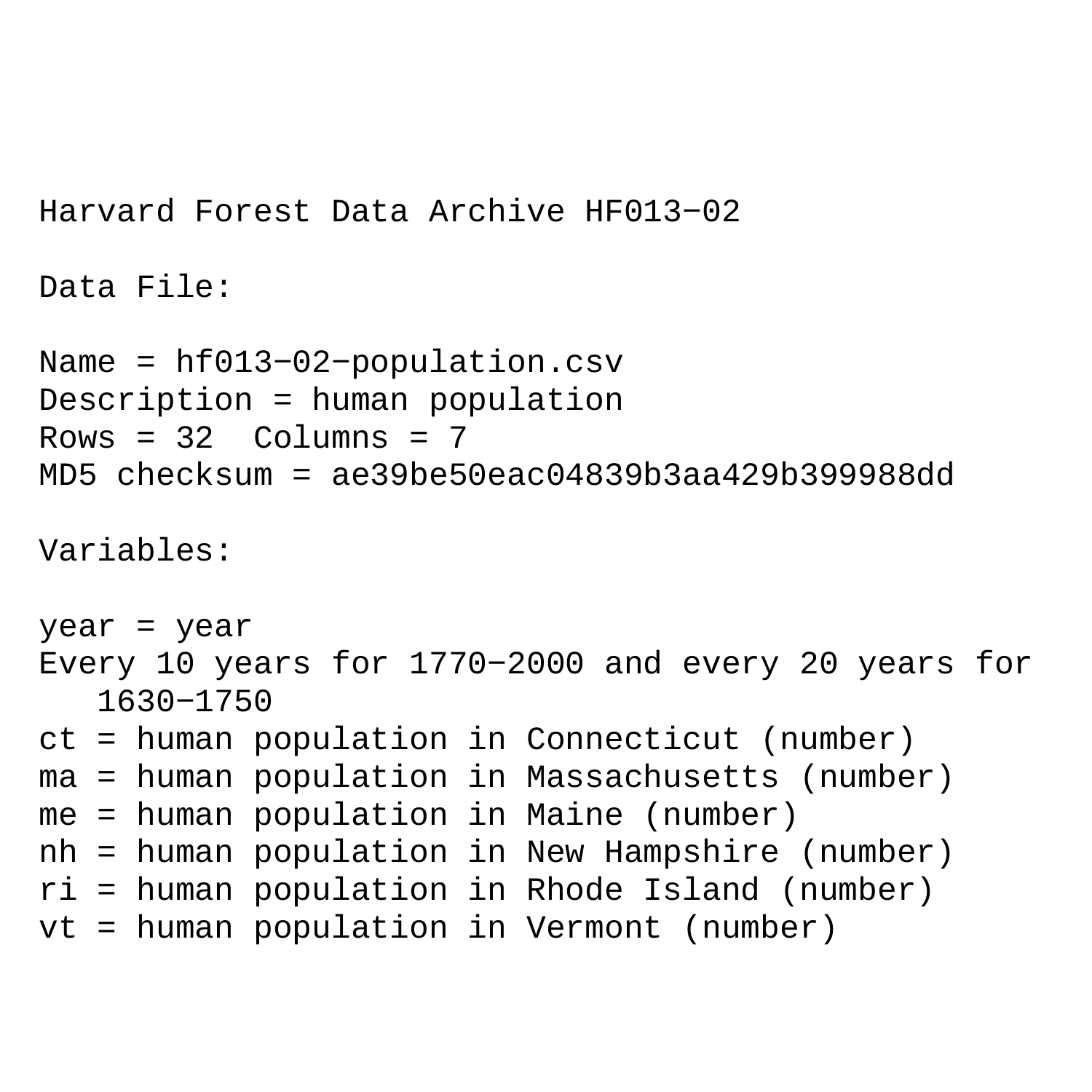| Variable | Min       | Median     | Mean       | Max        | NAs      |
|----------|-----------|------------|------------|------------|----------|
| year     | 1630.000  | 1845.000   | 1837.188   | 2000.000   | 0        |
| ct       | 4100      | 370792     | 941296     | 3405565    |          |
| ma       | 900       | 866107     | 2005325    | 6349097    | 0        |
| me       | 400       | 638608     | 586878     | 1274923    | 6        |
| nh       | 500       | 301275     | 332278     | 1235786    | $\Omega$ |
| ri       | 800       | 147545     | 336560     | 1048319    |          |
| vt       | 10000.000 | 332354.000 | 317262.875 | 608827.000 | 8        |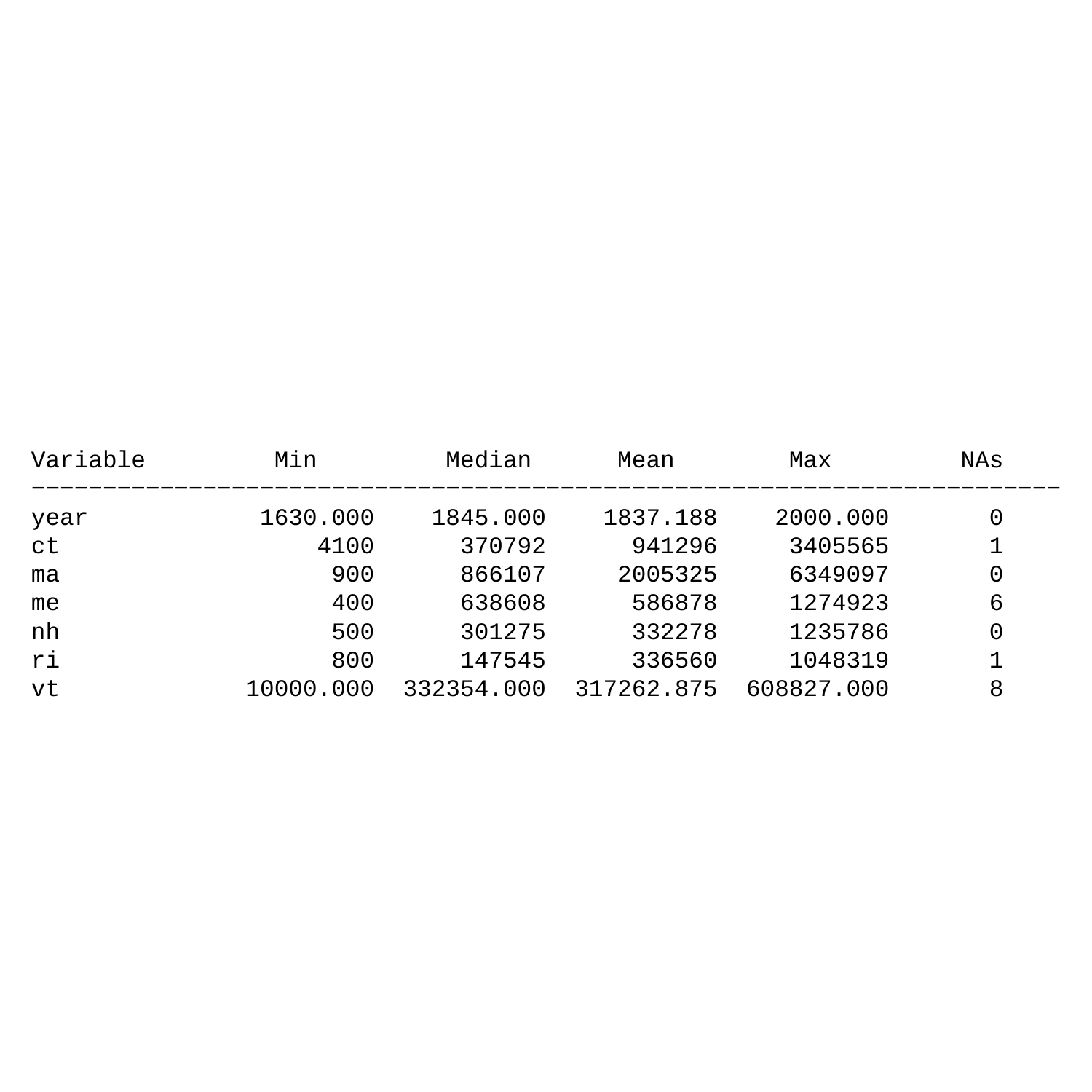## **HF013-02 Plot 1**